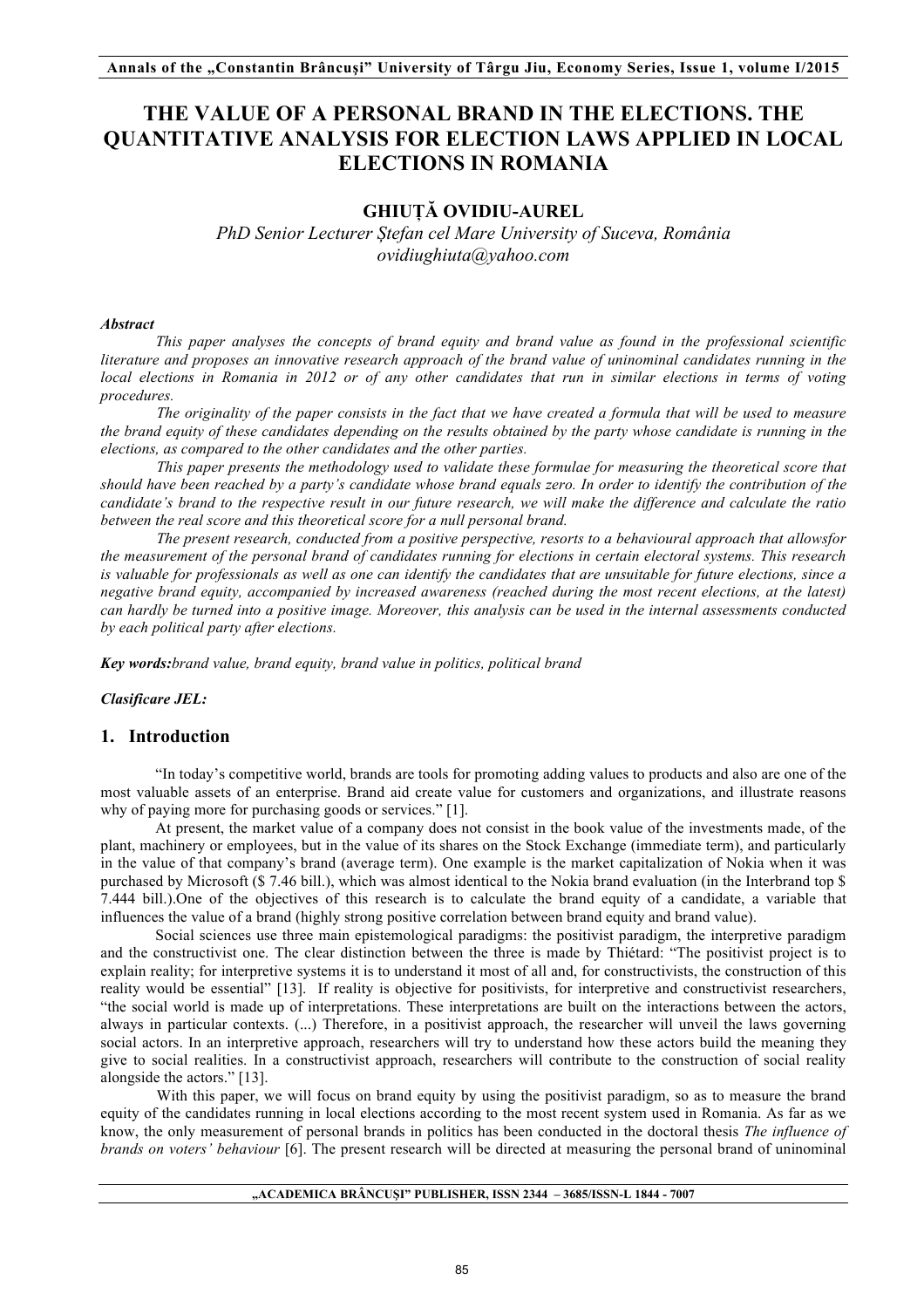candidates that have benefitted from the support of a political party.

# **2. The concept of brand equity and brand value**

Researchers have different interpretations for the concept of brand equity. Some define it as added value, brand loyalty, assisted awareness, brand awareness, added utility, attitude changes caused by the brand and so on [1].

The definitions of this relatively new concept may sometimes appear heterogamous at first glance, but they encompass several common standpoints and have a high level of complementarity. The differences we are referring to are rather technical than conceptual and they refer to measuring brand equity: "... however, this research is far from being unanimous. The main disagreement is to be found in terms of abstraction and measuring brand values" [4].

We will further discuss two important concepts: brand equity and measuring it in terms of brand value. The concept of "brand value" is an extremely important current concern, not only for researchers, but particularly for professionals in the field. This standpoint can be backed by a paper published in August 2014 in *The Economist*, which makes reference to the different outcomes obtained as brand value measurements depending on the technical differences and also how brands can be interpreted as intangible asset in accounting. The paper focuses on the value of such brands listed in the annual rankings published by Brand Finance, Interbrand and Milord Brown [16].

Brand equity is a consequence of the brand, and band value refers to its financial value i.e. its market value. As stated above, the current brand value can equal the market value of the entire company (share value). However, the market capitalization of a company also takes into account other tangible and intangible assets. An article in *The Economist* also made reference to including brand value in accounting as intangible asset, but it also mentioned the difficulties met in implementing this idea on a global scale. The main weakness that has not yet been addressed is the high volatility of this brand equity.

The first definition if brand equity is provided by the Marketing Science Institute in 1988, according to (Leuthesser, 1988): "the set of associations and behaviours on the part of the brand's consumers, channel members, and parent corporation that permits the brand to earn greater volume or greater margins than it would without the brand name and that gives the brand a strong, sustainable, and differentiated advantage over competitors"[apud 8] and brand equity is the "added value that a brand conveys to a products" (Farquhar, 1990) [apud 8].

Keller's point of view is also important in terms of brand equity. Keller is a world renowned researcher and practitioner in the field who suggested the following definition in 1993: brand equity is a set of associations created between the characteristics of a brand and the benefits perceived by its customers [10]. However, in 2009, he mentions the various standpoints related to the concept: brand equity "has been defined in various ways, *according to the targeted objective*, thus creating certain confusion. A common vision could not be formulated in terms of its conceptualization and measurement" [10].

"The different meanings of the concept that are present in the MSI definition are integrated in all approaches, but are conceptualized in different ways, either as brand equity per se, or as its precedent or consequence. However, the relationships between these concepts are the object of a consensus. Thus, it appears that brand equity is actually not a specific concept, but a general conceptual framework of the value of a brand" [2]. The approach we have chosen to analyse the results of the elections urges us to consider brand equity as a consequence of the brand that will convey value to it. Thus, we will briefly analyse the conceptof brand value as well.

Aaker and Joachimsthaler (2000) believe that brand equity consists of for large dimensions: perceived quality, brand loyalty, brand awareness and brand associations [apud 1].

Brand value consists in its input or how brand equity turns into financial value: "Brand value and brand equity represent two different, yet intricately linked, concepts. Brand value is the net present value of future cash flows from a branded product minus the net present value of future cash flows from a similar unbranded product—or, in simpler terms, what the brand is worth to management and shareholders. Brand equity is a set of perceptions, knowledge and behaviour on the part of customers that creates demand and/or a price premium for a branded product—in other words, what the brand is worth to a customer. Brand equity may also be defined as a set of elements such as brand associations, market fundamentals and marketing assets that help distinguish one brand from another. While measuring brand value has its usefulness, the act of measurement by itself will not make a brand more valuable or less risky. Quantifying and managing brand equity, however, using a customized measurement model, is critical to transferring value to the corporation's shareholders" [15].

It is very important to make a difference between the terms of brand equity and brand value, because there are researchers and practitioners who use these terms interchangeably. Brand equity can be defined as a consumer's behaviour towards one brand as compared to a products that lacks a brand image(Faircloth et al., 2001 apud [12]) or the effects or results a branded product has as opposed to an unbranded product (Simon and Sullivan, 1993, apud [12]) while Raggio and Leone define brand equity as "theperception or desire that a brand will meetits promise of benefits." [13]. Raggio and Leone believe that brand value is close to its financial value. [12].

Kaouther and Chokri speak of customer based brand equity and define it as the added value that a brand conveys to a product. The two authors also advance a conceptual model of the brand, where familiarity and attention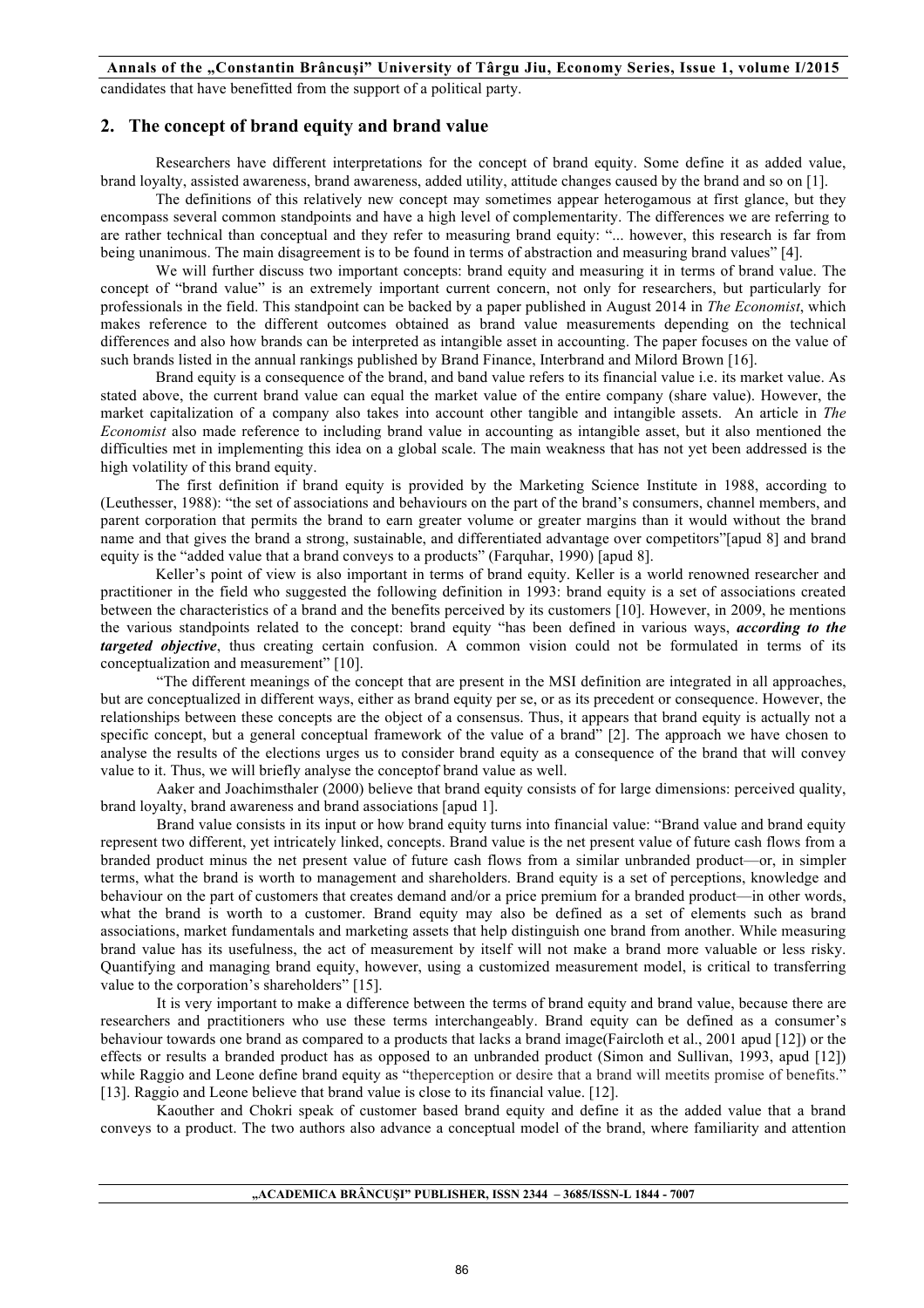are precedents of brand equity, while the consumer's general attitude towards the brand, the purchase intention and brand loyalty are its consequences [9].

The value of brand equity is important for companies from several standpoints: "Brand value is important at two levels. At the macro or firm level, it affects the perception of investors and financial analysts, and subsequently plays a role in determining the stock prices of firms (Simon and Sullivan, 1993). At the micro or consumer level, it positively affects behavioural outcomes, including purchase intent (Cobb-Walgren et al., 1995). As such, brand building has received urgent attention in many firms and attracted a substantial share of corporate resources in the process (Keller, 2003)" [3].

There is no consensus in the technical appraisal of brand value and as proof we have the simultaneous and notable presence of several financial rankings of the most valuable brands in the world.

In the present political context, we are not concerned with financial objectives or any measurement of the disclosed financial gains. Moreover, in terms of personal branding, it cannot be purchased or turned into a financial value in the political arena. Since voters have the same purchasing power that equals one vote, we can argue that the brand value in politics is expressed in votes, rather than financial capital. Each candidate has a brand equity and this can be turned into votes or not. The candidate may have a high brand equity, but if they fail to mobilize their voters, then the latter will not vote in the elections and the candidate will then fail to benefit from their brand equity. And, since the voter/consumer has a very short period during the elections to dispose of their financial capital (the vote), the candidate who fails to mobilize his/her voters will have to wait for the next elections in order to turn their brand equity into brand value. Thus, the analysis we will conduct in the following pages refers to **brand equity value.** 

# **3. Methodology and constraints**

During the same election process, the elector in the voting booth will be given 4 ballots for: electing the mayor, the city council, the chairman of the county council and the county council.

In terms of constraints, our analysis cannot be applied to all election systems, but it can be applied to elections that take place simultaneously: votes cast on the same day for the party and for the party candidate. Therefore, the method used for calculating the brand equity of a uninominal candidate can be applied to other electoral systems that have the same type of elections.

As reference, we have selected the annual rankings made by Interbrand and Millword Brown Optimor for the brands with the highest value on an international scale. If the methodology provides that each ranking has its own variables with distinct weight factors, in our research we will use a single variable, **the market share** (percentage in the elections).

The reasons why we have selected only the results in the elections as a variable for calculating a candidate's brand value are listed in Table 1:

| Nr.crt. | Reason                                                                                                 |  |  |
|---------|--------------------------------------------------------------------------------------------------------|--|--|
|         | The vote can be seen as currency in this field;                                                        |  |  |
|         | We have no official information on the financial aspects;                                              |  |  |
|         | we are conducting the analysis of a very special "industry": the political arena                       |  |  |
| 4       | We will use 100% objective and unbiased data, unaffected by such variables as company statements,      |  |  |
|         | financial assets, creative accounting or market study constraints;                                     |  |  |
| 5       | "the market share" is provided here by a government department, based on a "purchasing act of the      |  |  |
|         | people" and is officially acknowledged by all players – enterprises (political parties);               |  |  |
| 6 I     | "the market share held by a brand is considered by many researchers as the most tangible and realistic |  |  |
|         | evidence of the brand's «efficiency» and value" [5]                                                    |  |  |
|         | We will use an "exhaustive" sample: all municipalities in Romania and and the counties in Romania.     |  |  |

#### Table 1. Reasons why the brand value is calculated based on the results in the elections

The selection criteria for assessing a candidate's brand:

- Participant in the local elections in Romania in 2012;
- The candidate's party has earned more than 10% on a national level and we are here referring to USL [USL the Liberal Social Union made up of PSD (Social Democrat Party), PNL (Liberal National Party)], PDL (as part of ARD or alone) [PDL (Liberal Democrat Party); ARD (Right Romania Alliance)]and PPDD (Dan Diaconescu People's Party).

source: author contribution

Mention must be made of the fact that the value of a brand is volatile (and here we have consensus among researchers in the field). The values that will be shown in our analysis are only valid for the time when the elections took place.

We will present the candidate's band values in electoral points or the electoral points in relative value (the candidates result in relation to the party's result). In the field of personal branding, people cannot have a brand that

#### **"ACADEMICA BRÂNCUŞI" PUBLISHER, ISSN 2344 – 3685/ISSN-L 1844 - 7007**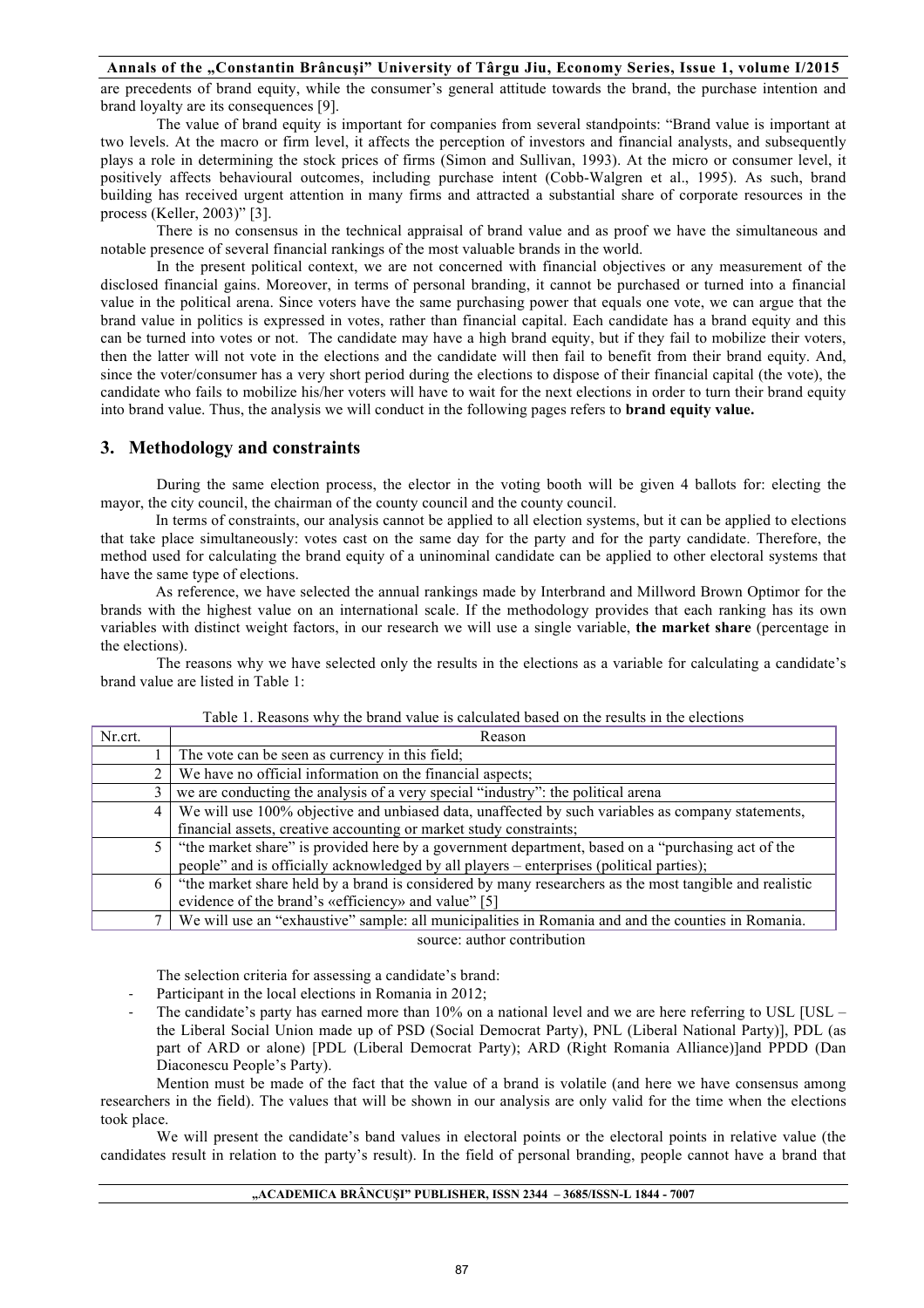would be the equivalent of a trade mark. There are no direct sales and purchases of the brand in this case, since there are no trademarks here in terms of legal concerns.

We will measure the brands of the candidates for the first three parties, but we will also take into account the brand of the candidates from the other parties or the brands of independent candidates. The results of the candidates from the other parties have a direct impact on the measurement of the brands of candidates from the important parties, but the results of independent candidates are not included in this analysis. We will not analyse the brand of the candidates belonging to the parties that have had a percentage lower than 10% in the national elections or the brands of independent candidates, but the results of the other candidates or parties are, however, used in this analysis, as can be seen in the employed formulae.

Four local elections have taken place on the same day in Romania: for mayor, for chairman of the county council, for the city council and for the county council. Elections for councillors are on party lists or individual lists for independent candidates. In contrast, elections are uninominal for the mayor and for the chairman of the county council. Candidates generally benefit from the support of a party or of a group of parties. Elections for Mayor and those for chairman of the county council are won by the best result in the uninominal elections with a single round (exhaustive ballot). All the terms of these elections extend for a period of four years.

On June 10<sup>th</sup>, 2012, each voter in Romania received four ballots. We are talking here about the same voters who went to voting booths and voted in all elections. Technically speaking, there was a single voters list for all elections, and the voter signed once for his presence and for receiving the four ballots.

We have measured the value of a candidate's brand as individual value (the results of the elections already gave us the aggregate value of the elected "finished product/service"), from the consumer's standpoint and behaviour. We opted for a behavioural approach due to the difficulties we have encountered in collecting attitude related data and especially in order to remove the bias from the respondent's statements, thus working with 100% objective data. Note that perception and attitude related data are very costly (in terms of human and financial resources). Moreover, an attitude and perception based approach would have certain weaknesses, such as response honesty, since the vote and the political attitudes and preferences are still a taboo subject for most citizens.

It is important to mention that there is a very strong direct relationship between perceptions and choice; the behavioural or attitude based approach used to measure brand equity is to be preferred, depending on the targeted objective [10].

However, there is an important difference between the two approaches: if measuring brand value through attitudes is relevant for a long period of time, the behavioural approach will convey the value of a brand at a certain moment. However, in politics, and for at least four years, attitude (which is a more stable variable that choice) can undergo important changes. In this particular field – politics – behaviour is the one that matters on a specific day which is elections day. This is another reason why we have embraced a behavioural approach in order to measure a candidate's brand value.

We believe that the behavioural approach provides a measurement basis for brand value in politics, while an attitude and perception based approach can provide information on a candidate's brand equity.

Thus, we would like to stress again the idea that the present research conducts the measurement of a candidate's brand value and not of their brand equity.

| <b>Strengths</b> |                                                 | <b>Constraints</b>                                               |
|------------------|-------------------------------------------------|------------------------------------------------------------------|
|                  | The analysis is innovative in politics and the  | $\blacktriangleright$ The analysis cannot be generalised for all |
|                  | field of human brands                           | elections, but only applied to elections being                   |
| $\checkmark$     | The research is based on decisions (purchase    | held simultaneously under the same system                        |
|                  | choice), even though most studies are based on  | (vote for uninominal candidate of a party and                    |
|                  | preferences, thus measuring the brand equity    | vote for the party at the same time)                             |
|                  | before the consumer's purchasing decision.      |                                                                  |
| $\checkmark$     | The data collection costs are null              |                                                                  |
| v                | There are no samples (this is an exhaustive     |                                                                  |
|                  | study), even though most researchers have       |                                                                  |
|                  | applied the model of formal samples, consisting |                                                                  |
|                  | of students and professors [4]                  |                                                                  |

Table2. Research strengths and constraints

source: author contribution

Another important element is the expression of a candidate's personal brand value. Even if it is measured in votes, we will conduct a share quota analysis in order to compare the value of the brands of different candidates from different towns (a vote based analysis would not have enabled this, since the number of voters from the different municipalities and counties in Romania differ significantly).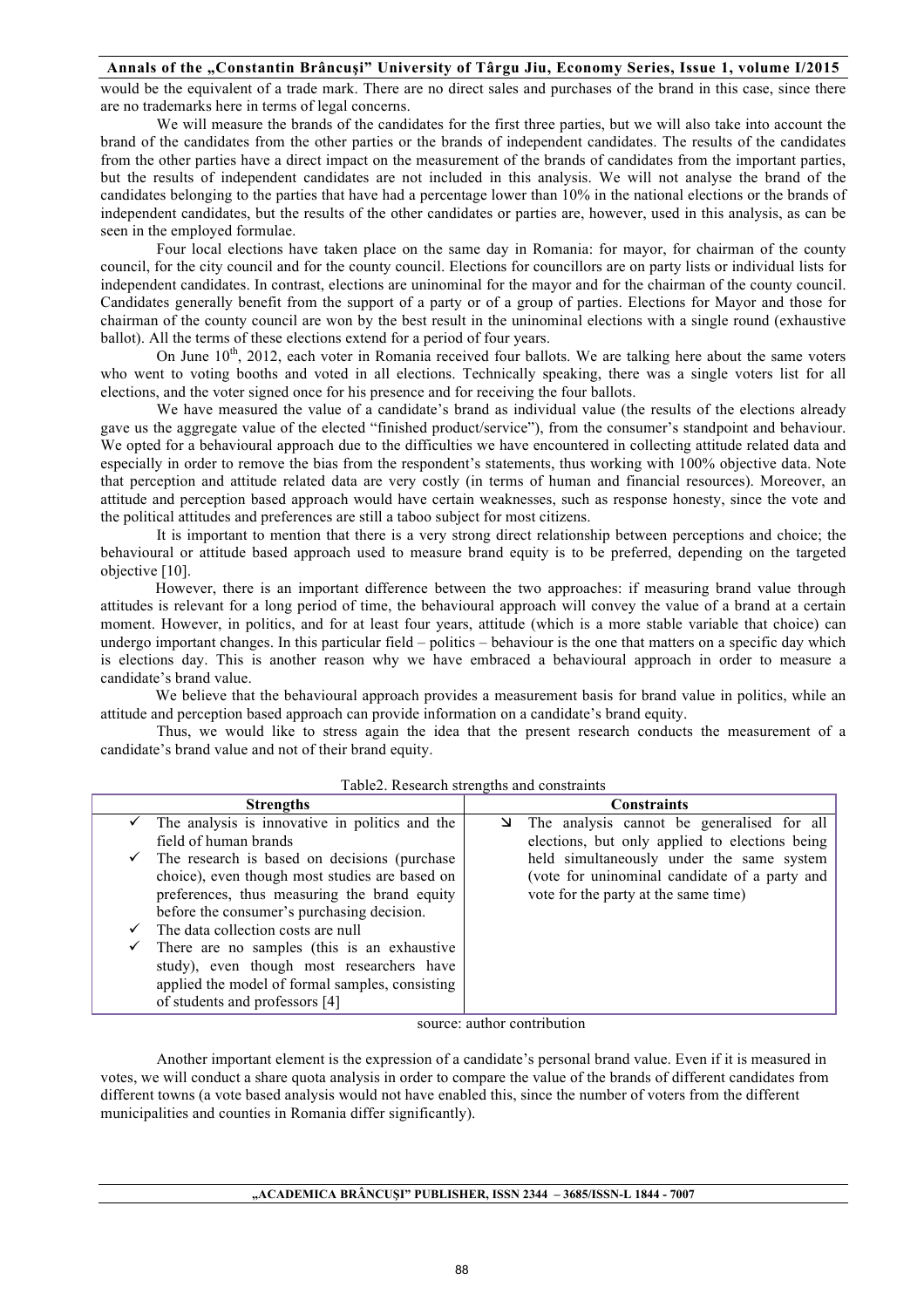# **4. Analysis**

The measurement of a candidate's brand equity has been conducted in relation to the brand of the party. The party brand was taken into consideration because:

- $\triangleright$  Party awareness is usually higher than candidate awareness;
- The party brand is older (sustainability is one of the brand's eight components) [6 and 7];
- $\triangleright$  Elections for Mayors and chairman of the county council are uninominal, but the candidates are representatives of the parties, and the party has submitted their candidateship at the Electoral Board;
	- The party manages the candidates' electoral campaign, even if the voting system is uninominal;
- $\triangleright$  Each party already has its electoral pool:

We measure the value of a candidate's brand, his personal contribution to the elections, and this input is believed to be the candidate's brand equity value on the day of the elections.

Working hypotheses were needed in the analysis of a candidate's brand value:

**Working hypotheses**(the candidate's brand is the difference between the party co-brand plus candidate and party brand)

Working hypothesis 1. *The measurement of the brand is based on the following hypothesis: a candidate that represents the party for uninominal elections will have the same score as the party (s)he represents in the case of a personal brads that equals zero.* 

Thus, we would be tempted to calculate directly the value of the candidate's brand as the difference between their results and the results of the party. Unfortunately, this calculation would be erroneous, because:

- A. Even though the number of voters is the same (even their identity), the total number of valid votes cast is different. We have noted a higher number of valid votes cast in uninominal elections (Mayor and chairman of the county council) as compared to the ones cast on the lists (city council and county council) *Therefore, we should not relate to the votes but to the obtained electoral result.*
- B. There are parties or independent candidates who only ran for city or county council elections.
- C. There are parties or independent candidates who only ran for Mayor's office or county council. Therefore, even if voters who take part in these elections and receive four ballots are the same, the possible choices made by a voter are not the same.

Thus, in order to calculate the candidate's brand value in the local elections of 2012 in Romania, we will have to introduce a theoretical variable called a theoretical result that is the result a uninominal candidate with a zero brand value should have reached. We will subsequently compare the real result obtained by a candidate with the theoretical one.

In order to calculate this theoretical result, we will have to correct **the errors caused by the actual presence of the situations mentioned in B and C.** We will therefore need a second working hypothesis:

*Working hypothesis 2. The candidate for Mayor's office will attract the voters of the parties that have ran for municipal elections but did not have a candidate for Mayor's office, to the same extent as the result obtained by his/her party in relation to the other parties that did not have a running candidate for Mayor's office.* (similarly for the candidate running for chairman of the county council)

*Working hypothesis 3. A candidate running for Mayor's office and representing a political party, will not attract a share of the total valid votes cast but of the total valid votes cast for Mayor, minus the votes for independent candidates and other parties that have run only for Mayor's office.* (similarly for the candidates running for chairman of the county council)

*\** There are parties that have had a candidate for the Mayor's office without presenting a list for the county council, but these are singular and arising from procedural errors (administrative or juridical) occurring when the lists for county council are submitted; the result is obtained by a candidate who has no equivalent in the list for county council. Therefore, we have considered that these candidates belong in the same category as independent candidates.

*According to the above hypotheses, we can formulate the following equation:* 

$$
b_c = \frac{a_c}{\sum_{j=1}^q a_j} \left(1 - \frac{\sum_{m=1}^k i_m}{TVP}\right)
$$

 $(1)$  c  $\in \{1, 2, 3, ..., q\}$ 

*where:*

*TVP – total votes for Mayor*

*ac – number of votes obtained by the party (with the candidate c for Mayor's office) for local council* 

*aj – number of votes obtained by a party who had also candidate for Mayor's office* 

 $\dot{b}_c$  – theoretical result of a candidate c running for Mayor when the brand value equals zero.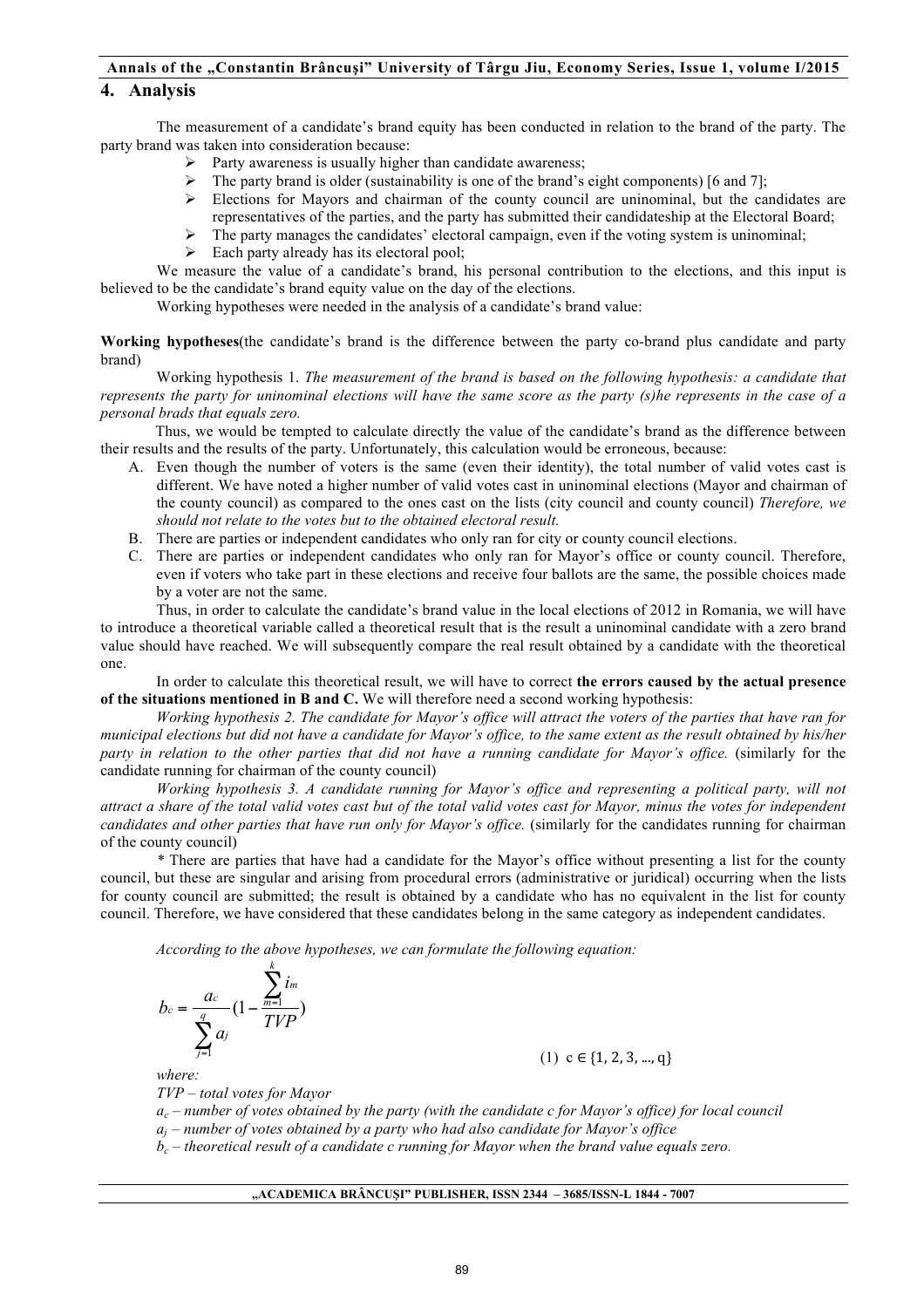*im – result obtained by an independent candidate m or by a candidate m whose party did not have a list for council, running for Mayor's office*

*c – are candidates from a party for the Mayor's office,* 

*m – are independent candidates or candidates whose party did not have a list for council, running dor Mayor's office.* 

|           |                 | Demonstration of the obtained formula for $n$ parties and $m$ candidates.<br>Given the votes obtained by each party and by candidates in the table below: |                                |
|-----------|-----------------|-----------------------------------------------------------------------------------------------------------------------------------------------------------|--------------------------------|
| Party     | Number of votes | Candidates                                                                                                                                                |                                |
| $p_I$     | a <sub>1</sub>  | candidate party $p_l$                                                                                                                                     | $b1$ (theoretical result)      |
| $p_2$     | a <sub>2</sub>  | candidate partyp <sub>2</sub>                                                                                                                             | $b_2$ (theoretical result)     |
| $p_3$     | $a_3$           | candidate party $p_3$                                                                                                                                     | $b_3$ (theoretical result)     |
| $p_{i-l}$ | $a_{i-l}$       | candidate party $p_i$                                                                                                                                     | $b_{i-1}$ (theoretical result) |
| $p_i$     | $a_i$           | no candidate                                                                                                                                              |                                |
|           |                 | no candidate                                                                                                                                              |                                |
|           |                 | no candidate                                                                                                                                              |                                |
|           |                 | no candidate                                                                                                                                              |                                |
| $p_n$     | $a_n$           | no candidate                                                                                                                                              |                                |
|           |                 | independent candidate 1                                                                                                                                   | $iI$ (result)                  |
|           |                 | independent candidate2                                                                                                                                    | $i2$ (result)                  |
|           |                 |                                                                                                                                                           |                                |
|           |                 |                                                                                                                                                           |                                |
|           |                 | independent candidatek                                                                                                                                    | $i_k$ (result)                 |

According to the suggested equation, the theoretical results for party candidates who have a brand value that equals zero are as follows:

$$
\sum_{c=1}^{q} b_c = \frac{\sum_{j=1}^{q} a_j}{\sum_{j=1}^{q} a_j} \left(1 - \frac{\sum_{m=1}^{k} i_m}{TVP}\right) \text{ q.e.d.}
$$
 (2)

Table 3. Correlation between the results obtained by the party running for local council and for county council in the county capital

| Correlation between local council and county council in the county capital |                  |            |                  |  |  |  |
|----------------------------------------------------------------------------|------------------|------------|------------------|--|--|--|
| Partv                                                                      | <b>Year 2012</b> | Party      | <b>Year 2008</b> |  |  |  |
| <b>PSD</b>                                                                 | 0.923            | <b>PSD</b> | 0.987            |  |  |  |
| <b>PDL</b>                                                                 | 0.952            | PDL        | 0.980            |  |  |  |
| <b>PPDD</b>                                                                | 0.948            | <b>PNL</b> | በ 974            |  |  |  |
|                                                                            |                  |            |                  |  |  |  |

source: author contribution

This also indicates that the citizens' vote is not random and that they maintain their preference for a particular party both for the local council and for the county council.

# **5. Conclusions**

The present research, conducted in a positivist paradigm, enables the measurement of the personal brand of the candidates running for elections in certain electoral systems. The created mathematical formula enables the measurement of the brand equity value for these candidates; this original research study is also valuable for practitioners as well, as it enables one to identify the unsuitable candidates for the next elections, since a negative brand equity, accompanied by high awareness (earned during the last elections, at the latest) can hardly be turned into a positive image. Moreover, this analysis can also be used in the internal assessment procedures run by political parties after the elections.

In order to identify the weight of the candidate's brand in the obtained result in future research studies, we will make the difference and calculate the ratio between the real result and that theoretical result for a null personal brand.

In subsequent research endeavours, we will analyse the candidates' personal brand equity value at the latest local elections in Romania in 2012. The research hypotheses include:

H1: The candidates' personal brand weighs less in the result of the elections than the party brand.

#### **"ACADEMICA BRÂNCUŞI" PUBLISHER, ISSN 2344 – 3685/ISSN-L 1844 - 7007**